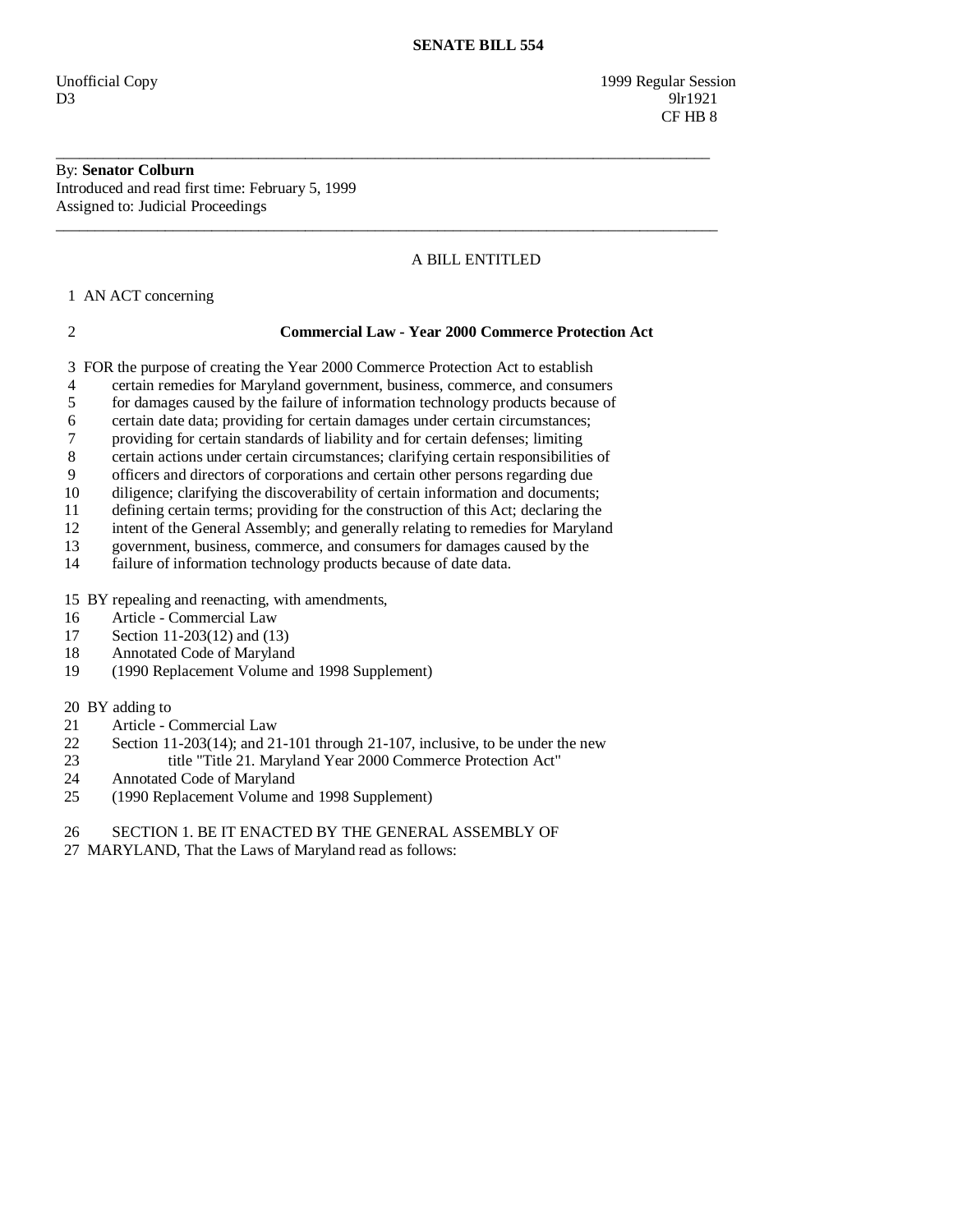| $\overline{\mathbf{c}}$ | <b>SENATE BILL 554</b>                                                                                                                                                                                                                                                                                                                            |
|-------------------------|---------------------------------------------------------------------------------------------------------------------------------------------------------------------------------------------------------------------------------------------------------------------------------------------------------------------------------------------------|
| 1                       | <b>Article - Commercial Law</b>                                                                                                                                                                                                                                                                                                                   |
|                         | 2 11-203.                                                                                                                                                                                                                                                                                                                                         |
| 3                       | This subtitle does not make illegal the activity of:                                                                                                                                                                                                                                                                                              |
| 4                       | A political subdivision of the State in furnishing services or<br>(12)<br>5 commodities; [or]                                                                                                                                                                                                                                                     |
| 6                       | A hospital, as defined in § 19-301 of the Health - General Article, in<br>(13)<br>7 the course of a merger or consolidation or the joint ownership and operation of major<br>8 medical equipment, to the extent that the activity is approved by the Health<br>9 Resources Planning Commission under § 19-123 of the Health - General Article; OR |
| 10                      | GOVERNMENTAL ENTITIES AND PERSONS IN THE COURSE OF THE<br>(14)<br>11 EXCHANGE OF INFORMATION CONCERNING MEASURES THAT HAVE BEEN TAKEN OR<br>12 ARE TO BE TAKEN IN ORDER FOR PRODUCTS OR SERVICES OF THE GOVERNMENTAL<br>13 ENTITIES OR PERSONS TO BECOME YEAR 2000-READY, AS DEFINED IN TITLE 21 OF<br>14 THIS ARTICLE.                           |
| 15                      | TITLE 21. MARYLAND YEAR 2000 COMMERCE PROTECTION ACT.                                                                                                                                                                                                                                                                                             |
|                         | 16 21-101.                                                                                                                                                                                                                                                                                                                                        |
| 17                      | IN THIS TITLE THE FOLLOWING WORDS HAVE THE MEANINGS INDICATED.<br>(A)                                                                                                                                                                                                                                                                             |
| 18                      | "DATE DATA" MEANS DATA THAT CONTAINS DATES OR THAT CONTAINS<br>(B)<br>19 BOTH DATES AND TIMES.                                                                                                                                                                                                                                                    |
| 20                      | "GOVERNMENTAL ENTITY" MEANS THE STATE, A COUNTY, OR A<br>(C)<br>21 MUNICIPAL CORPORATION, OR ANY UNIT OF THE STATE, A COUNTY, OR A MUNICIPAL<br>22 CORPORATION.                                                                                                                                                                                   |
| 23                      | "INFORMATION TECHNOLOGY SYSTEM OR PRODUCT" INCLUDES ANY<br>(D)<br>24 SOFTWARE, FIRMWARE, MICROCODE, HARDWARE, EMBEDDED CHIPS, OR OTHER<br>25 SYSTEM OR PRODUCT, OR ANY COMBINATION OF THOSE ITEMS, THAT CREATES,<br>26 READS, WRITES, CALCULATES, COMPARES, SEQUENCES, OR OTHERWISE PROCESSES<br>27 DATE DATA.                                    |
| 28                      | (E)<br>"SOLUTION PROVIDER" MEANS ANY PERSON THAT ACCEPTS<br>29 COMPENSATION OR OTHER VALUABLE CONSIDERATION FROM A GOVERNMENTAL<br>30 ENTITY OR PERSON TO:                                                                                                                                                                                        |
| 31                      | ASSESS WHETHER ANY OF THE GOVERNMENTAL ENTITY'S OR<br>(1)<br>32 PERSON'S PRODUCTS OR SERVICES ARE YEAR 2000-READY; OR                                                                                                                                                                                                                             |

 33 (2) ENSURE THAT ANY OF THE GOVERNMENTAL ENTITY'S OR PERSON'S 34 PRODUCTS OR SERVICES ARE YEAR 2000-READY.

35 (F) "YEAR 2000-READY" MEANS ANY PRODUCT OR SERVICE THAT: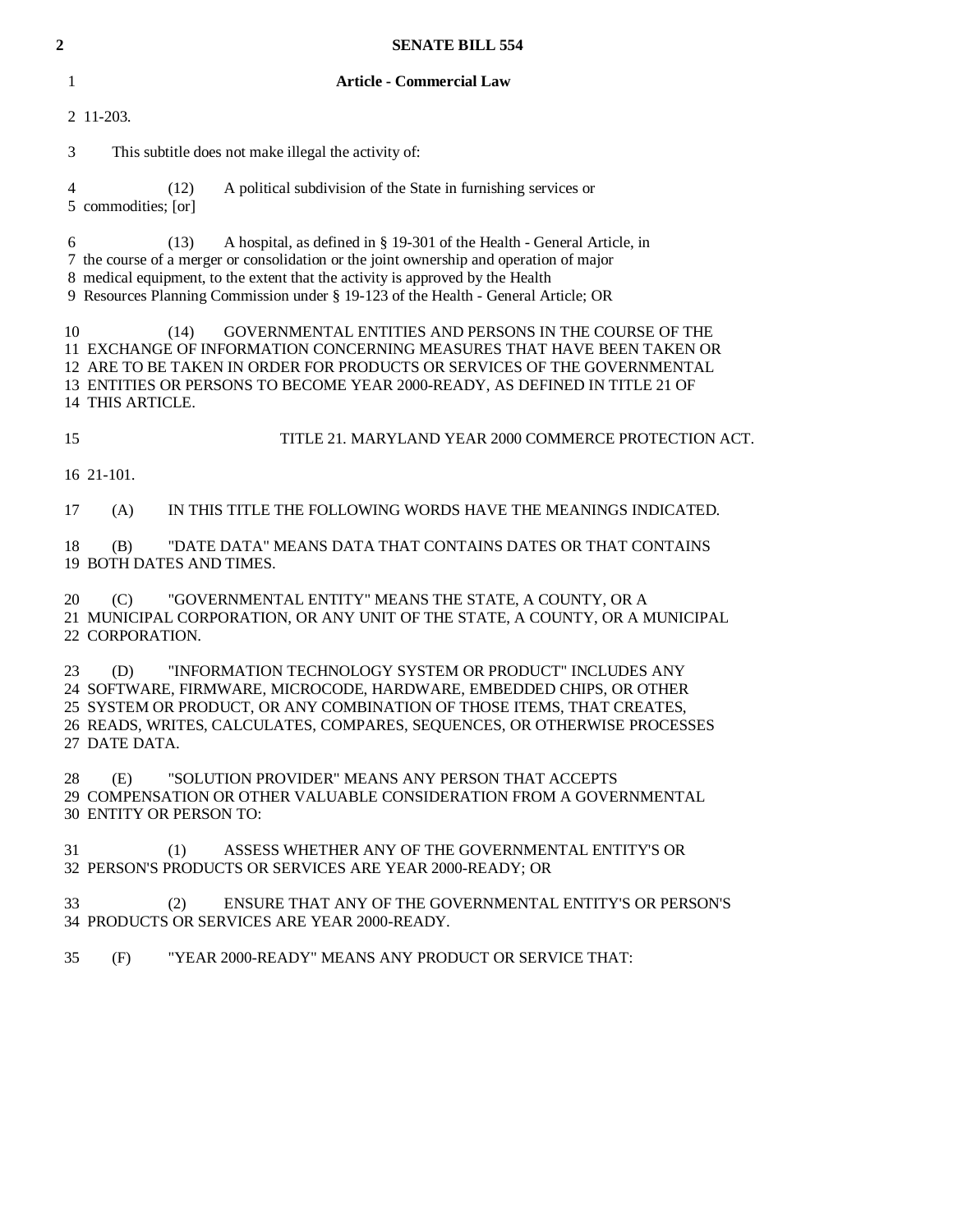1 (1) RELIES UPON AN INFORMATION TECHNOLOGY SYSTEM OR PRODUCT 2 THAT INCLUDES DATE DATA; AND

 3 (2) BEFORE JANUARY 2, 2001, OPERATES IN A MANNER CONSISTENT 4 WITH THE DESIGN REQUIREMENTS OR OTHER SPECIFICATION FOR THE PRODUCT OR 5 SERVICE.

6 21-102.

 7 (A) SUBJECT TO SUBSECTION (B) OF THIS SECTION, THE EXCLUSIVE 8 REMEDIES IN THIS STATE FOR RECOVERING FROM A GOVERNMENTAL ENTITY OR 9 PERSON ANY DAMAGES CAUSED BY THE FAILURE OF A PRODUCT OR SERVICE 10 PROVIDED BY THE GOVERNMENTAL ENTITY OR PERSON TO BE YEAR 2000-READY 11 SHALL BE AS PROVIDED:

 12 (1) UNDER ANY PROVISION OF A CONTRACT WITH THE GOVERNMENTAL 13 ENTITY OR PERSON THAT PROVIDES SPECIFIC REMEDIES FOR THE FAILURE OF THE 14 PRODUCT OR SERVICE TO BE YEAR 2000-READY; OR

 15 (2) IN CASES NOT COVERED UNDER PARAGRAPH (1) OF THIS 16 SUBSECTION, UNDER THIS SUBTITLE.

 17 (B) ANY ACTION AGAINST A GOVERNMENTAL ENTITY REMAINS SUBJECT TO 18 ALL PROCEDURES AND LIMITATIONS ON DAMAGES OTHERWISE SPECIFIED BY LAW.

19 21-103.

 20 (A) AN ACTION AGAINST A GOVERNMENTAL ENTITY OR PERSON WHOSE 21 PRODUCT OR SERVICE IS NOT YEAR 2000-READY ARISES ON THE DATE ON WHICH 22 THE PRODUCT OR SERVICE THAT RELIES ON AN INFORMATION TECHNOLOGY 23 SYSTEM OR PRODUCT:

 24 (1) FAILS TO OPERATE IN A MANNER CONSISTENT WITH THE DESIGN 25 REQUIREMENTS OR OTHER SPECIFICATION FOR THE PRODUCT OR SERVICE; AND

26 (2) CAUSES DAMAGE OR LOSS.

 27 (B) A GOVERNMENTAL ENTITY OR PERSON WHOSE PRODUCT OR SERVICE IS 28 NOT YEAR 2000-READY SHALL BE LIABLE UNDER THIS TITLE ONLY WHERE THE 29 FAILURE OF THE PRODUCT OR SERVICE TO BE YEAR 2000-READY IS THE PROXIMATE 30 CAUSE OF THE DAMAGES.

31 21-104.

 32 (A) IT SHALL BE AN AFFIRMATIVE DEFENSE TO ANY ACTION BROUGHT BY A 33 PLAINTIFF AGAINST ANY GOVERNMENTAL ENTITY OR PERSON WHOSE PRODUCT OR 34 SERVICE IS NOT YEAR 2000-READY THAT:

 35 (1) IN THE CASE OF A GOVERNMENTAL ENTITY, THE ENTITY EXERCISED 36 DUE DILIGENCE TO ENSURE THAT IT WAS YEAR 2000-READY IN A MANNER THAT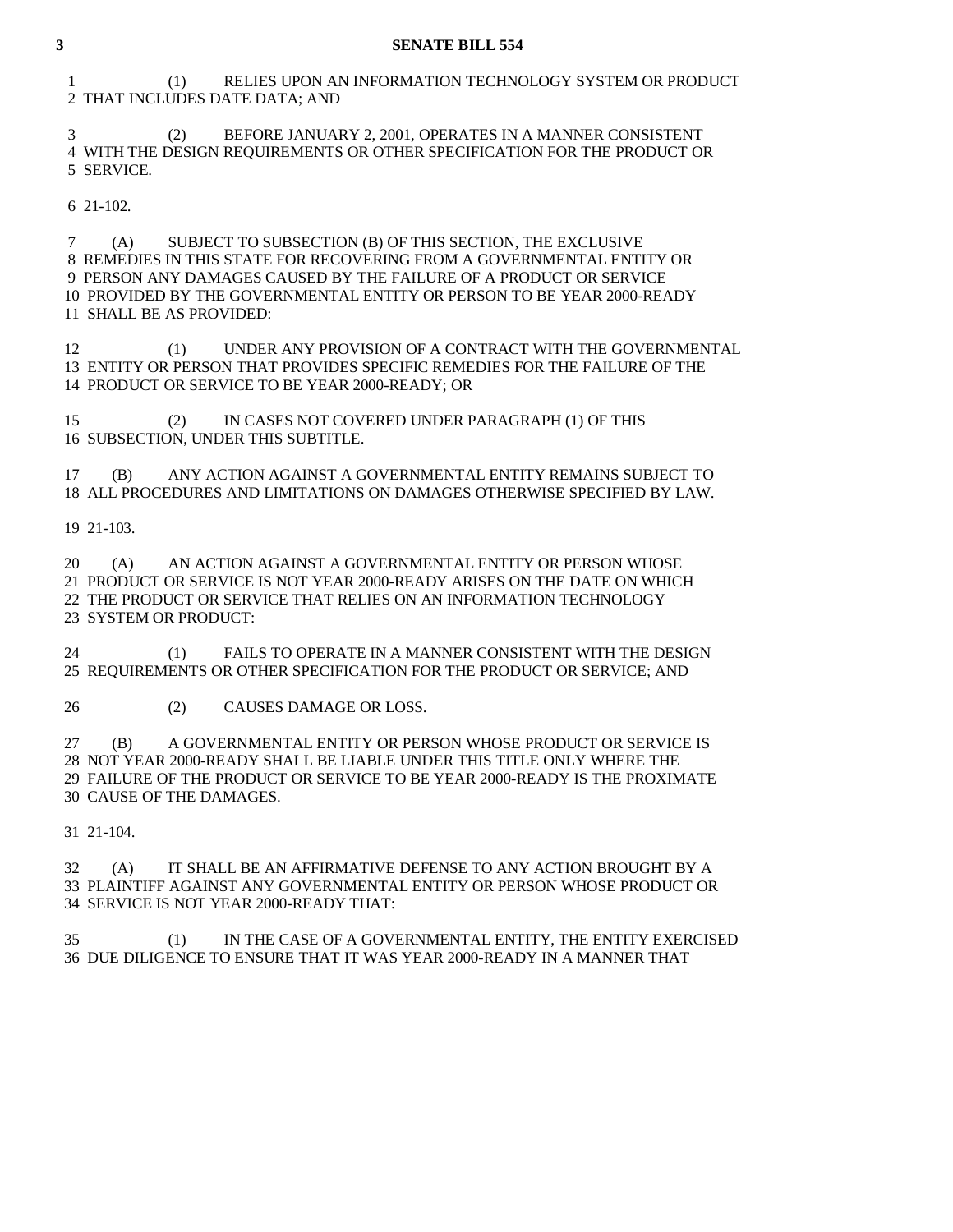1 WOULD BE EXERCISED BY A REASONABLY PRUDENT PERSON IN ACCORDANCE WITH 2 THE STANDARDS APPLICABLE TO THE SAME TYPE AND SIZE OF GOVERNMENTAL 3 ENTITY; OR

 4 (2) IN THE CASE OF ANY OTHER PERSON, THE PERSON DETERMINED 5 AND IMPLEMENTED ACTIONS NECESSARY FOR THE PERSON TO BECOME YEAR 6 2000-READY IN ACCORDANCE WITH THE REQUIREMENTS AND STANDARDS SET 7 FORTH IN § 2-405.1 OF THE CORPORATIONS AND ASSOCIATIONS ARTICLE.

 8 (B) IN DETERMINING WHETHER A GOVERNMENTAL ENTITY OR PERSON HAS 9 MET THE STANDARD SET OUT IN SUBSECTION (A) OF THIS SECTION, THE COURT 10 SHALL CONSIDER WHETHER THE GOVERNMENTAL ENTITY OR PERSON:

 11 (1) HAS INVENTORIED ITS PRODUCTS AND SERVICES TO DETERMINE 12 WHETHER THEY ARE YEAR 2000-READY;

 13 (2) CAN EVIDENCE A PLAN TO MAKE ITS PRODUCTS AND SERVICES TO 14 BE YEAR 2000-READY; AND

 15 (3) HAS CONTACTED ITS CRITICAL SUPPLIERS TO DETERMINE 16 WHETHER THEY HAVE YEAR 2000 READINESS PLANS.

 17 (C) THE FAILURE OF A SOLUTION PROVIDER TO PROVIDE AN EXPRESS 18 WARRANTY ON WHICH A GOVERNMENTAL ENTITY OR PERSON MAY RELY MAY NOT 19 BE CONSTRUED AS A FAILURE OF THE GOVERNMENTAL ENTITY OR PERSON TO 20 COMPLY WITH THE STANDARD SET OUT UNDER SUBSECTION (A) OF THIS SECTION IF 21 THE SOLUTION PROVIDER REPRESENTS TO THE GOVERNMENTAL ENTITY OR PERSON 22 THAT:

23 (1) THE SOLUTION PROVIDER OR ANY OF ITS INFORMATION 24 TECHNOLOGY SYSTEMS OR PRODUCTS ARE YEAR 2000-READY; OR

 25 (2) THE SOLUTION PROVIDER WILL MAKE THE GOVERNMENTAL 26 ENTITY'S OR PERSON'S PRODUCTS OR SERVICES YEAR 2000-READY.

 27 (D) A DIRECTOR OR OFFICER OF A CORPORATION OR ANY PERSON DULY 28 AUTHORIZED TO DIRECT OR GOVERN THE ACTIVITIES OF A PARTNERSHIP, 29 ASSOCIATION, UNINCORPORATED ASSOCIATION, OR ANY OTHER ENTITY THAT IS NOT 30 A CORPORATION IS NOT PERSONALLY LIABLE FOR DAMAGES RESULTING FROM THE 31 FAILURE OF THE CORPORATION OR OTHER ENTITY TO BECOME YEAR 2000-READY IF 32 THAT DIRECTOR, OFFICER, OR OTHER PERSON HAS DETERMINED AND 33 IMPLEMENTED ACTIONS NECESSARY FOR THE CORPORATION OR OTHER ENTITY TO 34 BECOME YEAR 2000-READY IN ACCORDANCE WITH THE REQUIREMENTS AND 35 STANDARDS SET FORTH IN § 2-405.1 OF THE CORPORATIONS AND ASSOCIATIONS 36 ARTICLE.

37 21-105.

 38 THE EXCHANGE OF INFORMATION AMONG GOVERNMENTAL ENTITIES AND 39 PERSONS CONCERNING MEASURES THAT HAVE BEEN TAKEN OR ARE TO BE TAKEN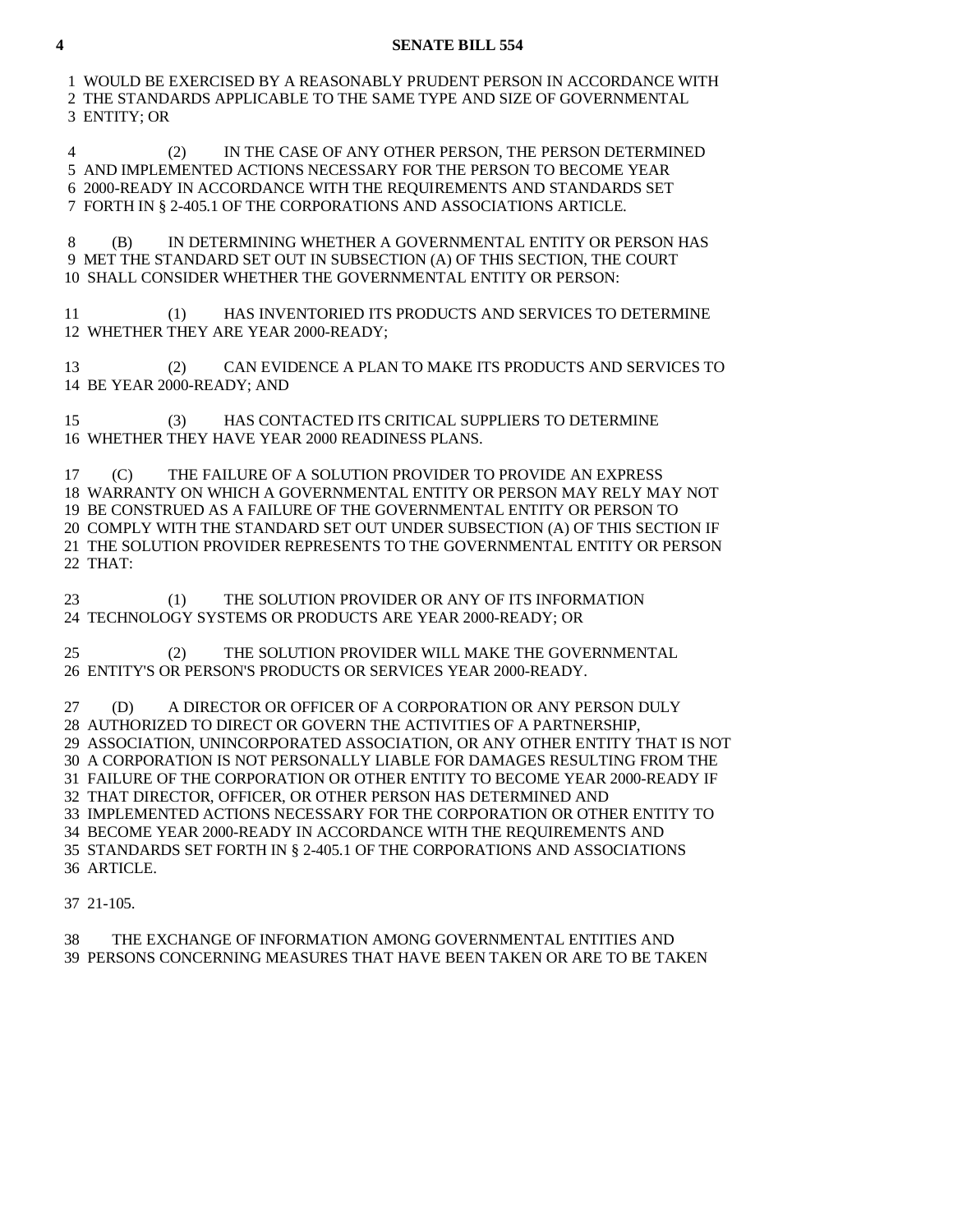1 IN ORDER FOR THE GOVERNMENTAL ENTITIES' OR PERSONS' PRODUCTS OR 2 SERVICES TO BECOME YEAR 2000-READY DOES NOT CONSTITUTE AN ACTIVITY OR 3 CONDUCT IN THE RESTRAINT OF TRADE OR COMMERCE.

4 21-106.

 5 (A) (1) IN THIS SECTION THE FOLLOWING WORDS HAVE THE MEANINGS 6 INDICATED.

 7 (2) "READINESS REVIEW" MEANS AN AUDIT, INFORMATION 8 TECHNOLOGY REVIEW, OR OTHER REVIEW OF WHETHER A GOVERNMENTAL 9 ENTITY'S OR PERSON'S PRODUCTS OR SERVICES ARE YEAR 2000-READY.

 10 (3) "READINESS REVIEW DOCUMENTS" MEANS ANY DOCUMENTS 11 PREPARED FOR OR IN CONJUNCTION WITH A READINESS REVIEW.

 12 (B) THIS SECTION APPLIES TO ANY READINESS REVIEW DOCUMENT 13 PREPARED AS PART OF A READINESS REVIEW TO EVALUATE AND SEEK TO IMPROVE 14 YEAR 2000 READINESS OF A GOVERNMENTAL ENTITY'S OR PERSON'S PRODUCTS OR 15 SERVICES.

16 (C) EXCEPT AS PROVIDED IN SUBSECTION (D) OF THIS SECTION:

 17 (1) READINESS REVIEW DOCUMENTS ARE CONFIDENTIAL AND ARE NOT 18 DISCOVERABLE OR ADMISSIBLE IN EVIDENCE IN ANY CIVIL ACTION ARISING OUT OF 19 MATTERS RELATED TO THE SUBJECT OF A READINESS REVIEW; AND

 20 (2) READINESS REVIEW DOCUMENTS DELIVERED TO A FEDERAL OR 21 STATE GOVERNMENTAL AGENCY REMAIN CONFIDENTIAL AND ARE NOT 22 DISCOVERABLE OR ADMISSIBLE IN EVIDENCE IN ANY CIVIL ACTION ARISING OUT OF 23 MATTERS RELATED TO THE SUBJECT OF A READINESS REVIEW.

 24 (D) TO THE EXTENT APPLICABLE LAW EXPRESSLY AUTHORIZES ITS 25 DISCLOSURE, SUBSECTION (C) OF THIS SECTION DOES NOT APPLY TO THE 26 DISCLOSURE OF ANY INFORMATION REQUIRED BY STATUTE OR REGULATION TO BE 27 MAINTAINED BY OR PROVIDED TO A GOVERNMENTAL AGENCY WHILE THE 28 INFORMATION IS IN THE POSSESSION OF THE GOVERNMENTAL AGENCY.

 29 (E) THIS SECTION MAY NOT BE CONSTRUED TO LIMIT THE DISCOVERY OR 30 ADMISSIBILITY IN ANY CIVIL ACTION OF ANY DOCUMENTS THAT ARE NOT 31 READINESS REVIEW DOCUMENTS.

32 21-107.

 33 THIS TITLE SHALL BE KNOWN AND MAY BE CITED AS THE MARYLAND YEAR 2000 34 COMMERCE PROTECTION ACT.

35 SECTION 2. AND BE IT FURTHER ENACTED, That this Act shall be

36 construed only prospectively and may not be applied or interpreted to have any effect

37 on or application to any case filed before the effective date of this Act.